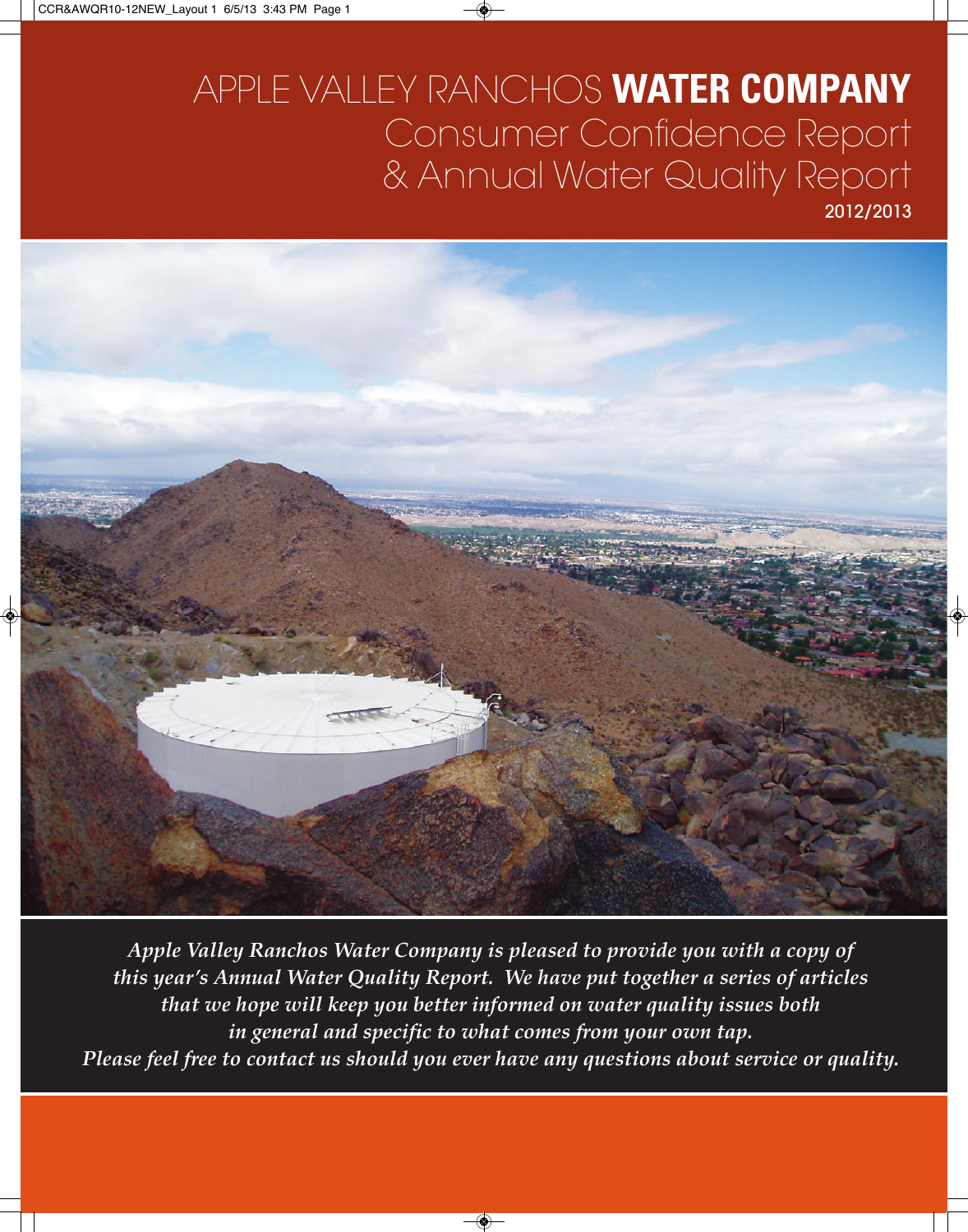# **AVRWC: Water Sustainability for Our Future**

**Apple Valley Ranchos Water Company (AVRWC) has faithfully served its customers for 66 years. In 2012 we provided 12,474 acre-feet of high quality potable drinking water to over 60,000 residential and business customers. This equates to over 4 billion gallons of water served over an area of approximately 50 square miles that encompasses approximately 81% of the Town of Apple Valley and portions of the surrounding area through a network of 465 miles of underground pipeline.**

**While we are currently experiencing low levels of growth within our system we do not expect this to last. Historically growth has come in rapid bursts followed by periods of calm. We are using this time to perform hydraulic modeling of transmission mains to ensure an adequate supply of water for the next 25 years. We are also working on a study to improve flows to the Northern part of our system allowing the Town**

**of Apple Valley to develop its much anticipated Industrial Park.** 

**AVRWC is constantly working to improve our service and guarantee that we have water to meet future demands. Several ways in which we are doing this is by following the suggestions of our Water Use Efficiency Plan, our Standard Water Audit Plan, and our Water Pumping Facility Maintenance programs. Look for our section on Capital Improvements to see just how many dollars we are investing to guarantee that we have adequate infrastructure to meet future demands.**

**As you can see, we are dedicated to maintaining and improving our water system. All this adds up to one thing; a large investment in your future!**

*Este informe contiene informacion muy importante sobre su agua potable. Traduzcalo o hable con alguien que lo entienda bien.*



 $\overline{\bullet}$ 

# **Apple Valley Ranchos Water Company Sources**

 $\bigcirc$ 

**Apple Valley Ranchos Water Company (AVRWC) pumps 100% of our source water from 20 deep wells located throughout the community. These wells draw water from the deep Alto subunit of the Mojave ground water basin. This high quality aquifer is recharged from snowmelt from the San Bernardino Mountains to the south and the Mojave River to the west. Also, the Mojave Water Agency (MWA) imports water from the California State Water project to spread in the Mojave River to help recharge the ground water. Some of the water we pump has been age-dated close to 10,000 years old by the United States Geologic Survey. That means it has been protected and naturally filtered for a very long time.**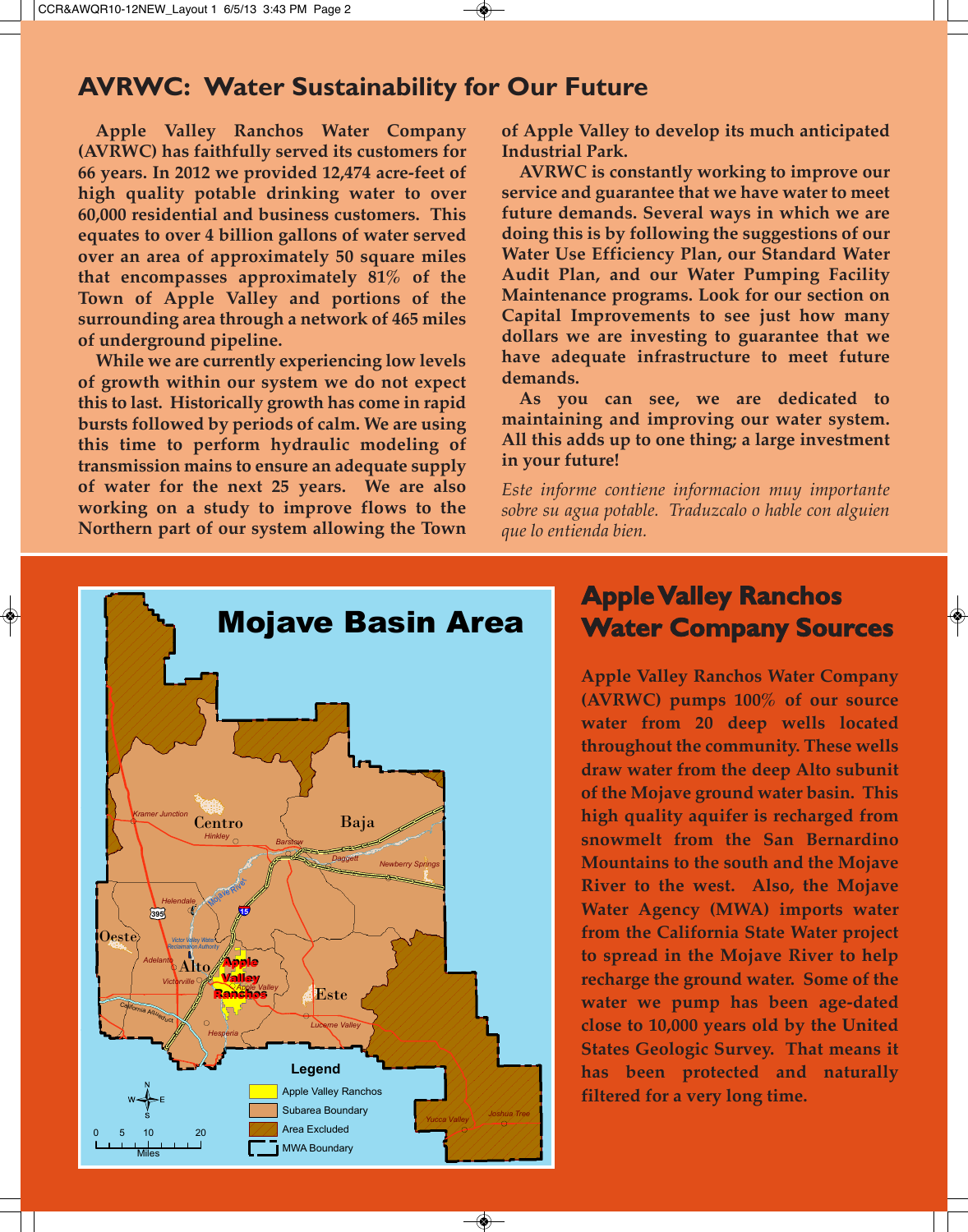# **What EPA Says About the Kinds of Contaminants That Might Be Found In Drinking Water**

As water travels over the surface of the land or through the ground, it dissolves naturally occurring minerals and, in some cases, radioactive material, and can pick up substances resulting from the presence of animals or from human activity. In order to ensure that tap water is safe to drink, the United States Environmental Protection Agency (EPA) and the California Department of Public Health (DPH) prescribe regulations that limit the amount of certain contaminants in water provided by public water systems. The federal Food and Drug Administration (FDA) and DPH regulations also establish limits for contaminants in bottled water, which must provide the same protection for public health.

### **Contaminants that may be present in untreated source water include:**

- **Microbial contaminants, such as viruses and bacteria that may come from sewage treatment plants, septic systems, agricultural livestock operations, and wildlife.**
- **Inorganic contaminants, such as salts and metals, that can be naturally occurring or result from urban storm water runoff, industrial or domestic wastewater discharges, oil and gas production, mining, or farming.**
- **Pesticides and herbicides, that may come from a variety of sources such as agriculture, urban storm water runoff, and residential uses.**
- **Organic chemical contaminants, including synthetic and volatile organic chemicals that are by-products of industrial processes and petroleum production, and can also come from gas stations, urban storm water runoff, and septic systems.**
- **Radioactive contaminants, that can be naturally occurring or be the result of oil and gas productions and mining activities.**

**What are drinking water standards?**

Drinking water standards are regulations that the EPA sets to control the level of contaminants in the nation's drinking water. EPA, the State Department of Public Health (DPH) and the California Public Utilities Commission (CPUC) are the agencies responsible for establishing drinking water quality standards in California. These standards are part of the Safe Drinking Water Act's "multiple barrier" approach to drinking water protection, which includes assessing and protecting drinking water sources; protecting wells and surface water; making sure water is treated as needed by the appropriate treatment technology by qualified operators; ensuring the integrity of distribution systems; and making information available to the public on the quality of their drinking water. With the involvement of EPA, DPH, the CPUC, drinking water utilities, communities and citizens, these multiple barriers ensure that tap water is safe to drink. The water delivered to your home meets standards required by EPA, DPH and CPUC. To recover the growing cost of meeting and maintaining EPA, DPH and CPUC standards, AVRWC submits a General Rate Case to the CPUC every three years. The CPUC is responsible for establishing water rates for AVRWC.

Drinking water, including bottled water, may reasonably be expected to contain at least small amounts of some contaminants. The presence of contaminants does not necessarily indicate that water poses a health risk. The tables in this report indicate which minerals and substances have been detected in the water provided by Ranchos. More information about contaminants and potential health effects can be obtained by calling the USEPA Safe Drinking Water Hotline at 1-800-426-4791. You can also go to the following websites for more information:

USEPA - www.epa.gov/safewater California Department of Public Health www.cdph.ca.gov/certlic/drinkingwater/Pages/default.aspx

### **Sensitive Populations May Be More Vulnerable**

**Some people may be more vulnerable to contaminants in drinking water than the general population. Persons with compromised immune systems such as those with cancer undergoing chemotherapy, persons who have undergone organ transplants, people with HIV/AIDS or other immune system disorders, some elderly, and infants can be particularly at risk from infections. These people should seek advice about drinking water from their health care provider. The USEPA and the national Centers for Disease Control (CDC) have guidelines on appropriate means to lessen the risk of infection by** *Cryptosporidium* **and other microbial contaminants. These are available by calling the Safe Drinking Water Hotline at 1-800-426-4791.**

If you would like more information about water quality, or to find out about upcoming opportunities to participate in public meetings, please call Jeff Kinnard at 760-247-9332 extention 4323.

**This report describes those contaminants that have been detected in the analysis of almost 200 different potential contaminants, nearly 100 of which are regulated by EPA and the California Department of Public Health. AVRWC is proud to tell you that there have been no contaminants detected that exceed any federal or state drinking water standards. Hundreds of samples analyzed every month and thousands every year by AVRWC contract certified laboratories assure that all primary (health related) and secondary (aesthetic) drinking water standards are being met. See the tables on the following page to see how your water quality rates.**

This report is intended to provide information for all water users. If received by an absentee landlord, a business, or a school, please share the information with tenants, employees or students. We will be happy to make additional copies of this report available. Complete records of water quality analyses are open for inspection by the public upon request. You may also access this report on the AVRWC website at www.avrwater.com.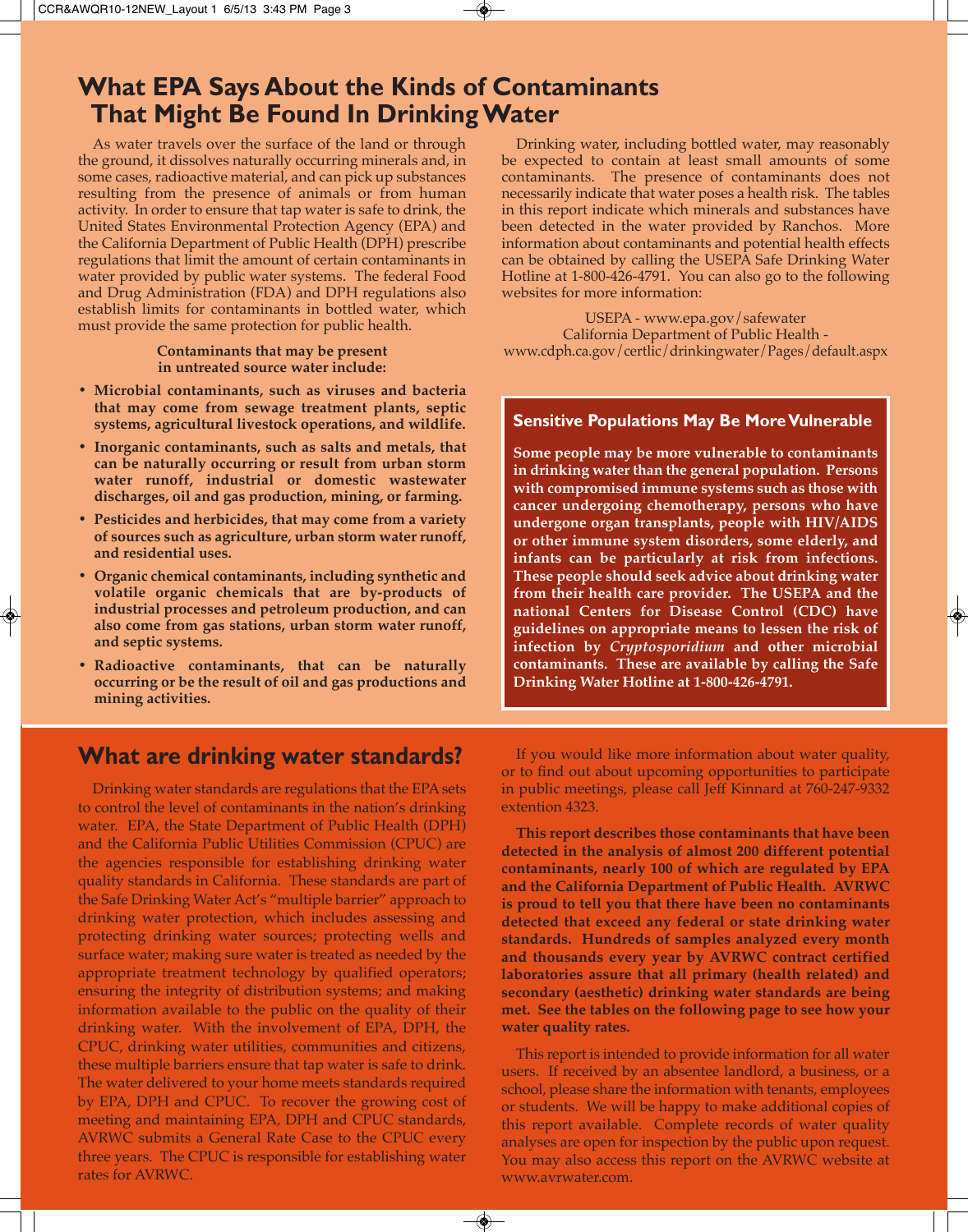# **Capital Improvements / Maintenance of Infrastructure**

We here at Apple Valley Ranchos are proud of our history of reinvesting back into our company. Please see the chart below to view the breakdown of over 5 million dollars we

reinvested in 2012. AVRWC has maintained a high quality, fast growing, water system for over 60 years. We look forward to serving you for many years to come.

| Capital Improvement 2008-2012 |                                                              |                                                                 |                                                            |                                                                            |                                                                     |                                                     |  |  |
|-------------------------------|--------------------------------------------------------------|-----------------------------------------------------------------|------------------------------------------------------------|----------------------------------------------------------------------------|---------------------------------------------------------------------|-----------------------------------------------------|--|--|
|                               | Length of<br><b>Water Main</b><br><b>Installed</b><br>(feet) | <b>Number</b><br>of Fire<br><b>Hydrants</b><br><b>Installed</b> | Number of<br><b>Services</b><br><b>Installed</b><br>(each) | Amt of Water Main,<br><b>Fire Hydrants</b><br>& Services<br>Installed (\$) | <b>Amount of</b><br>Source of<br>Supply<br><b>Improvements (\$)</b> | <b>Total</b><br><b>Dollars</b><br><b>Reinvested</b> |  |  |
| 2008                          | 34,731                                                       | 53                                                              | 290                                                        | \$2,747,756                                                                | \$1,246,095                                                         | \$3,993,851                                         |  |  |
| 2009                          | 13,242                                                       | 27                                                              | 252                                                        | \$1,019,312                                                                | \$768,339                                                           | \$1,787,651                                         |  |  |
| 2010                          | 15,392                                                       | 23                                                              | 268                                                        | \$1,465,218                                                                | \$217,977                                                           | \$1,683,195                                         |  |  |
| 2011                          | 19,331                                                       | 16                                                              | 385                                                        | \$2,408,766                                                                | \$681,444                                                           | \$3,090,210                                         |  |  |
| 2012                          | 29,096                                                       | 39                                                              | 447                                                        | \$3,872,943                                                                | \$1,165,593                                                         | \$5,038,536                                         |  |  |
| <b>Totals</b>                 | 111,792                                                      | 158                                                             | 1,642                                                      | \$11,513,995                                                               | \$4,079,448                                                         | \$15,593,443                                        |  |  |



*Pictured at right: Well 11R Site Improvements*

# **Issues to Know About Lead and Copper**

While there have never been any problems with lead or copper at AVRWC, the USEPA and DPH require the following information be presented in this report. If present, elevated levels of lead can cause serious health problems, especially for pregnant women and young children. Lead in drinking water is primarily from materials and components associated with service lines and home plumbing. AVRWC is responsible for providing high quality drinking water, but cannot control the variety of materials used in plumbing components. When your water has been sitting for several hours, you can minimize the potential for lead exposure by flushing your tap for 30 seconds to 2 minutes before using water for drinking or cooking. If you are concerned about lead in your water, you may wish to have your water tested. Information on lead in drinking water, testing methods, and steps you can take to minimize exposure is available from the Safe Drinking Water Hotline or at www.epa.gov/ safewater/lead. To meet the requirements of the Lead and Copper Rule AVRWC will be leaving 30 Lead and Copper samples bottles at selected customer homes in June of 2013.

### **Boron**

In 2011, AVRWC detected the naturally occurring mineral Boron in a rarely used well that exceeds the DPH Notification Level (NL). The NL for Boron is 1 milligram per liter (mg/L), or part per million (ppm). The level of Boron in this well in 2012 was 1.27 mg/L. Also in 2012, AVRWC detected and confirmed Boron above the NL in one additional well, at an average level of 1.5 mg/L. The health endpoint of concern is described by DPH as follows: "Non-cancer – decreased fetal weight (developmental) in rats". This is based on animal studies reviewed by the EPA. No known human health outcomes have been discovered, thus no drinking water standard currently exists for Boron. The DPH does not recommend that AVRWC take any corrective action unless the level of Boron in this well reaches ten times the NL, which would be  $10 \text{ mg/L}$ . AVRWC will continue to perform frequent monitoring of these wells for Boron in order to track any possible increases. The only action required by these findings was notification of the Apple Valley Town Council and AVRWC customers in this Consumer Confidence Report.

### **Arsenic**

 $\rightarrow$ 

While your drinking water meets the federal and state standard for arsenic, it does contain low levels of arsenic. The arsenic standard balances the current understanding of arsenic's possible health effects against the costs of removing arsenic from drinking water. The U.S. Environmental Protection Agency continues to research the health effects of low levels of arsenic, which is a mineral known to cause cancer in humans at high concentrations and is linked to other health effects such as skin damage and circulatory problems.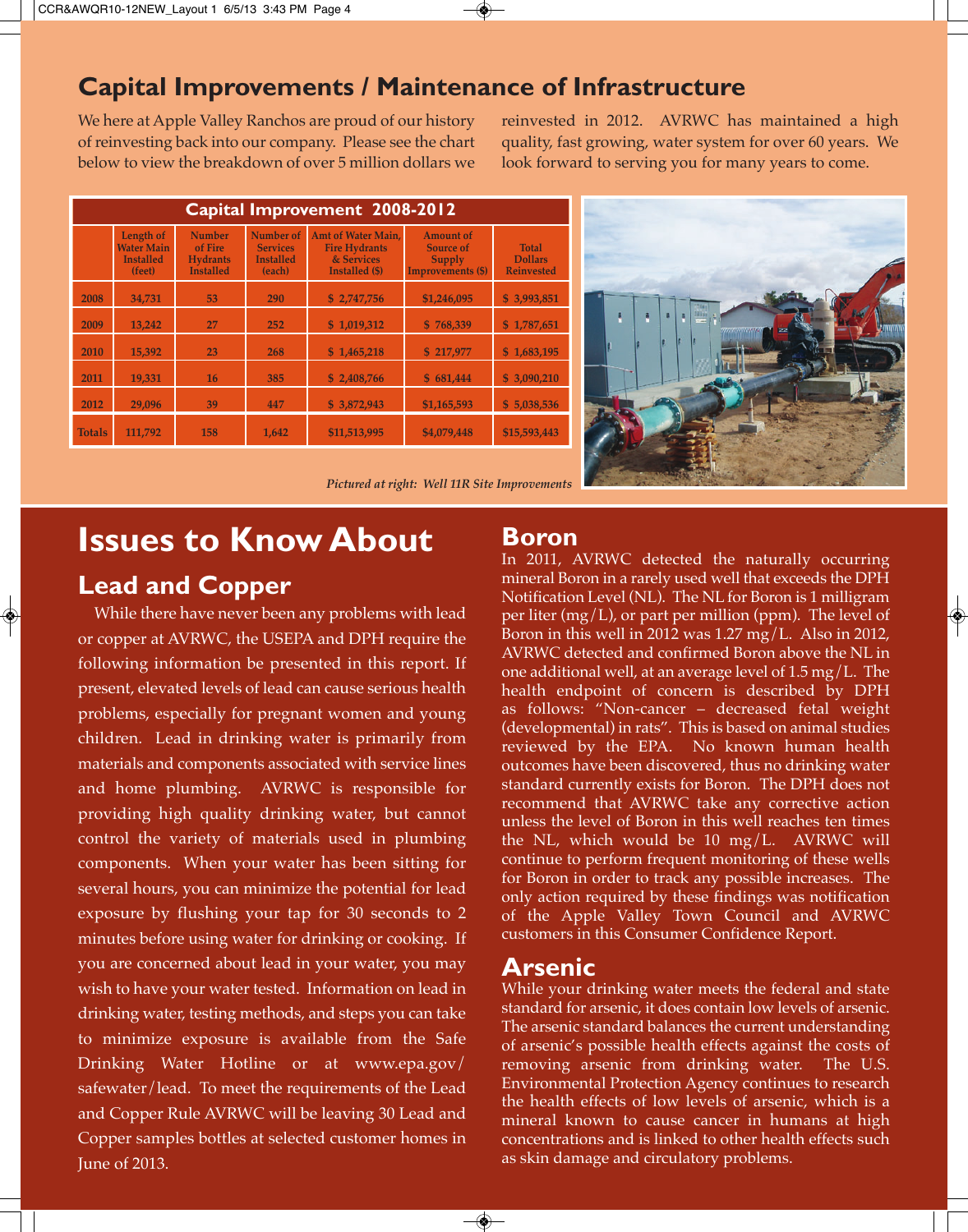# **Triennial Public Health Goal Report and Public Hearing**

**Every three years, large water utilities must compare their source water quality to existing Public Health Goals (PHG's). This will occur again this year (2013). AVRWC will be preparing a report on arsenic, fluoride, hexavalent chromium, gross alpha radiation, radium 228 and uranium. The report will describe any available treatment technology to remove or reduce these contaminants, the cost to treat for removal and the annual cost per customer to meet all PHG's. A public hearing to receive and respond to comments from the public will be held at the AVRWC office at 21760 Ottawa Rd. on Wednesday, July 31, 2013 at 10:00 a.m. All interested members of the public are invited to attend.**

# **Automated Telephone Service**

AVRWC has streamlined our automated telephone line. Just by calling **760-247-6484** or **800-481-9190** you can do the following:

- Get account balance and last payment information
- Make payments using electronic checks, credit and debit cards
- Make a payment arrangement
- Speak to a customer service professional

# **Access Your Account Information Online**

**AVRWC is now offering online account information and bill payment. You may register for Infinitylink by visiting our website at: www.avrwater.com**

- **Get your account balance**
- **View your payment history**
- **View your bill detail**
- **Request services**
- **Pay your bill using electronic transfer, debit and credit card**

**It's fast and easy! Go to ... www.avrwater.com. Look for the sign up button in the right side "quick links" bar to register. Have your account information ready and register today.**

# **Unregulated Contaminant Monitoring**

**The Safe Drinking Water Act requires EPA to identify unregulated contaminants for potential regulation. Every five years, EPA identifies a list of unregulated contaminants to be monitored for by the nation's water utilities over a three year period. This is again occurring in 2013 - 2015. Beginning this year, AVRWC will be monitoring for a total of 29 chemical contaminants from all of our wells spread out over the next three years along with a corresponding sampling from the distribution system reflecting water from each well. Once EPA has obtained this occurrence data nationally, they are required to determine if there is a meaningful opportunity for increased health protection of drinking water by regulating these contaminants. We will be reporting any findings from this monitoring beginning with next year's Consumer Confidence Report.**

# **Source Water Assessment Completed and Available**

 $\bigcirc$ 

**The 1996 Safe Drinking Water Act amendments required states to perform an assessment of potentially contaminating activities near drinking water sources of all water utilities. In California, the DPH required the utilities to perform the assessments themselves. AVRWC completed the Source Water Assessment in December of 2002. The assessment has been updated since for three new wells. AVRWC wells are considered most vulnerable to the following activities associated with potential contamination of ground water in Apple Valley: high density housing, high and low density septic systems, parks, irrigated crops, golf courses and sewer collection systems. Additional activities that are potentially vulnerable for our wells are: gas stations, roads, streets, railroads, storm water injection wells, storm drain discharge points, storm water detention facilities, agricultural and irrigation water wells, historic grazing, historic waste dumps and landfills, machine shops and leaking underground storage tanks.**

**A copy of the complete assessment is available at Apple Valley Ranchos Water Company and at the DPH San Bernardino office. You may request a summary of the assessment be sent to you by contacting Scott Weldy of Ranchos at 760-247-6484 or by calling the DPH office at 909-383-4328.**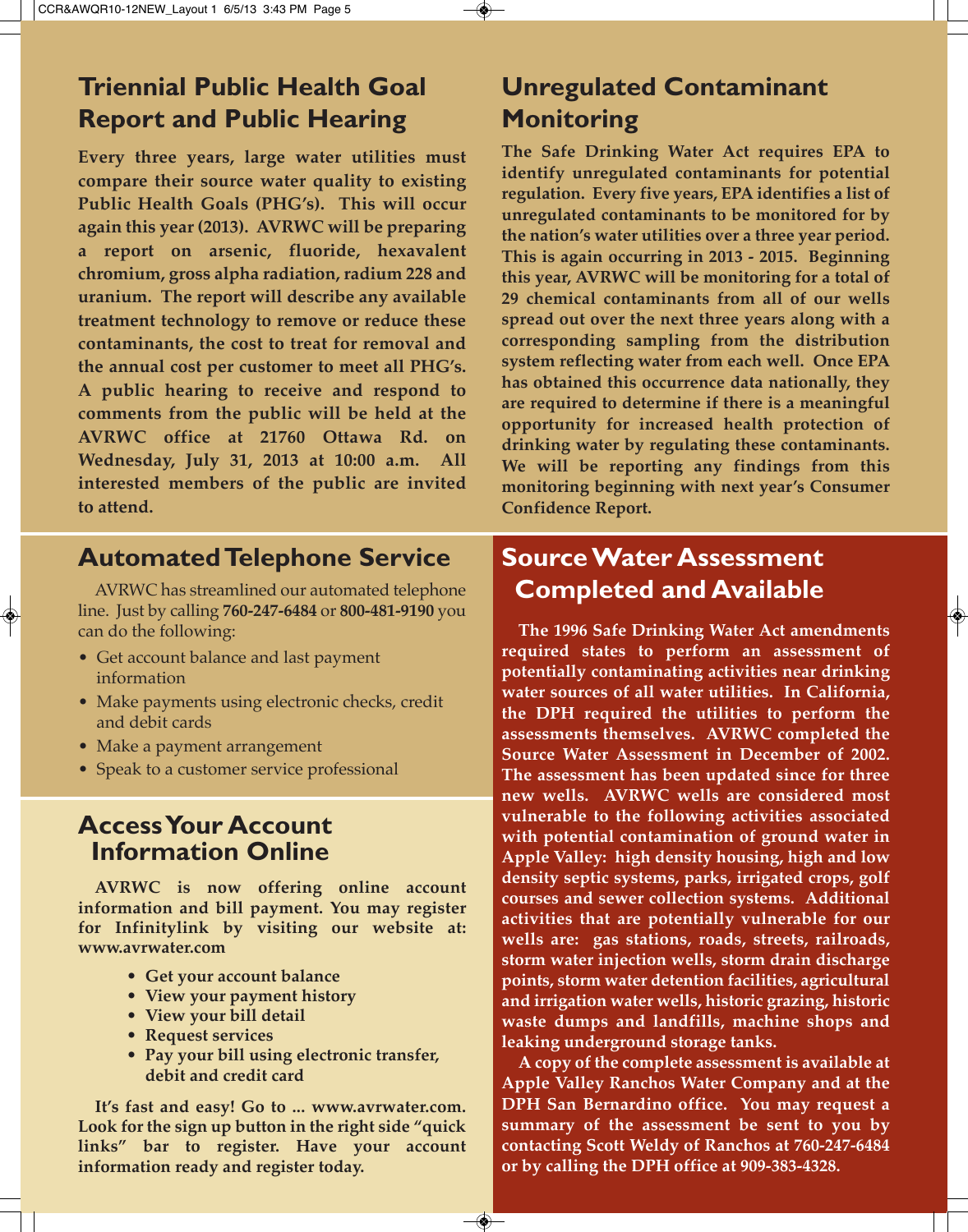◈

# **Water Results Apple Valley Ranchos Water Company 2012 / 2013 Annual Water Quality Report**

|                                                                                                    | Apple Valley Ranchos Water Company - 2012 / 2013 Annual Water Quality Report<br>Water Quality Parameters Detected in Apple Valley Ranchos Water Company Wells |                         |                                        |                                                              |                                                                |                                                    |                                                                                                                                                   |  |
|----------------------------------------------------------------------------------------------------|---------------------------------------------------------------------------------------------------------------------------------------------------------------|-------------------------|----------------------------------------|--------------------------------------------------------------|----------------------------------------------------------------|----------------------------------------------------|---------------------------------------------------------------------------------------------------------------------------------------------------|--|
| <b>PRIMARY STANDARDS</b><br>Mandatory (health-related)<br><b>INORGANIC CHEMICALS</b>               | <b>State</b><br><b>MCL</b>                                                                                                                                    | PHG or<br>(MCLG)        | Units of<br>Measurement                | <b>AVR Range</b><br>(including)<br>highest value)            | Average for<br><b>AVR</b><br>Wells $(a)$                       | $(b)$ AVR<br>Date of last<br><b>Measurement</b>    | <b>Potential Sources</b><br>of<br>Contamination                                                                                                   |  |
| Arsenic                                                                                            | 10.0                                                                                                                                                          | 0.004                   | ppb                                    | $<2 - 5.9$                                                   | $\overline{2}$                                                 | 2010/11/12                                         | Erosion of natural deposits; runoff from orchards;<br>glass and electronics production wastes                                                     |  |
| Fluoride                                                                                           | 2.0                                                                                                                                                           | 1.0                     | ppm                                    | $0.28 - 1.2$                                                 | 0.53                                                           | 2010/11/12                                         | Erosion of natural deposits; discharge from fertilizer<br>and aluminum factories; water additive that promotes<br>strong teeth (not added by AVR) |  |
| Nitrate (as NO3)                                                                                   | 45                                                                                                                                                            | 45                      | ppm                                    | $< 2 - 14$                                                   | 4.9                                                            | 2012                                               | Erosion of natural deposits; runoff and leaching from<br>fertilizer use; leaching from septic tanks and sewers                                    |  |
| Nitrite/Nitrate (as N)                                                                             | 10                                                                                                                                                            | 10                      | ppm                                    | $< 0.4 - 3.2$                                                | 1.1                                                            | 2012                                               | Erosion of natural deposits; runoff and leaching from<br>fertilizer use; leaching from septic tanks and sewers                                    |  |
| <b>RADIONUCLIDES</b>                                                                               |                                                                                                                                                               |                         |                                        |                                                              |                                                                |                                                    |                                                                                                                                                   |  |
| Gross Alpha                                                                                        | 15                                                                                                                                                            | (0)                     | pCi/L                                  | $<3 - 4.8$                                                   | <b>ND</b>                                                      | $2004 - 2012$                                      | Erosion of natural deposits                                                                                                                       |  |
| <b>Combined Radium</b><br>(Radiuam 226 + 228)                                                      | 5                                                                                                                                                             | (0)                     | pCi/L                                  | $<1 - 1.6$                                                   | <b>ND</b>                                                      | $2003 - 2009$                                      | Erosion of natural deposits                                                                                                                       |  |
| Uranium                                                                                            | 20                                                                                                                                                            | 0.43                    | pCi/L                                  | $<1 - 3$                                                     | <b>ND</b>                                                      | $2004 - 2012$                                      | Erosion of natural deposits                                                                                                                       |  |
| 2010<br><b>LEAD AND COPPER</b><br><b>MONITORING</b>                                                | <b>Action</b><br>Level<br>(AL)                                                                                                                                | <b>PHG</b> or<br>(MCLG) | Units of<br><b>Measurement</b>         | <b>Number</b><br>of Samples<br><b>Collected</b>              | <b>No. of Sites</b><br><b>Exceeding</b><br><b>Action Level</b> | 90th<br><b>Percentile</b><br><b>Level Detected</b> | <b>Potential Sources</b><br>of<br>Contamination                                                                                                   |  |
| Copper*                                                                                            | 1.3                                                                                                                                                           | 0.17                    | ppm                                    | 30                                                           | $\bf{0}$                                                       | 0.057                                              | Internal corrosion of household water plumbing<br>systems                                                                                         |  |
| Lead*                                                                                              | 15                                                                                                                                                            | $\overline{2}$          | ppb                                    | 30                                                           | $\bf{0}$                                                       | <b>ND</b>                                          | Internal corrosion of household water plumbing<br>systems                                                                                         |  |
|                                                                                                    |                                                                                                                                                               |                         |                                        | Water Quality Parameters Measured in the Distribution System |                                                                |                                                    |                                                                                                                                                   |  |
|                                                                                                    |                                                                                                                                                               |                         |                                        |                                                              |                                                                |                                                    |                                                                                                                                                   |  |
| <b>DISTRIBUTION</b><br><b>SYSTEM</b>                                                               | <b>State</b><br><b>MCL</b>                                                                                                                                    | PHG or<br>(MCLG)        | Units of<br><b>Measurements</b>        | <b>AVR Range</b><br>(including<br>highest value)             | Average<br>for<br><b>AVR</b>                                   | $(b)$ AVR<br>Date of last<br><b>Measurement</b>    | <b>Potential Sources</b><br>of<br>Contamination                                                                                                   |  |
| Chlorine residual                                                                                  | $MRDL = 4$                                                                                                                                                    | $MRDLG = 4$             |                                        | $0.08 - 2.2$                                                 | 0.49                                                           | weekly                                             | Added for disinfection purposes                                                                                                                   |  |
| Heterotrophic Plate<br>Count Bacteria                                                              | <b>NS</b>                                                                                                                                                     | none                    | ppm<br>CFU/ml                          | $<$ 1 - 880                                                  | $\overline{2}$                                                 | weekly                                             | Naturally present in the environment                                                                                                              |  |
| Color                                                                                              | 15#                                                                                                                                                           | none                    | units                                  | $<3 - 8$                                                     | $<$ 3                                                          | monthly                                            | Naturally occurring organic materials                                                                                                             |  |
| Total Coliform Bacteria                                                                            | 5%                                                                                                                                                            | (0)                     | % positive                             | $0 - 1.2%$                                                   | 0.10%                                                          | weekly                                             | Naturally present in the environment                                                                                                              |  |
| <b>Total Trihalomethanes</b><br>$(TTHM's)$ **                                                      | 80                                                                                                                                                            | none                    | ppb                                    | $5.7 - 20$                                                   | <b>20</b>                                                      | quarterly                                          | By-product of drinking water disinfection                                                                                                         |  |
| Turbidity                                                                                          | 5                                                                                                                                                             | none                    | <b>NTU</b>                             | $< 0.2 - 1.4$                                                | < 0.2                                                          | monthly                                            | Soil runoff                                                                                                                                       |  |
| Haloacetic Acids (HAA's)**                                                                         | 60                                                                                                                                                            | none                    | ppb                                    | $< 1.0 - 1.6$                                                | 1.6                                                            | quarterly                                          | By-product of drinking water disinfection                                                                                                         |  |
| <b>SECONDARY STANDARDS</b><br>--Aesthetic standards<br>(non-health related)<br>CHEMICAL PARAMETERS | <b>State</b><br><b>MCL</b>                                                                                                                                    | PHG or<br>(MCLG)        | <b>Units of</b><br><b>Measurements</b> | <b>AVR Range</b><br>(including<br>highest value)             | Average for<br><b>AVR</b><br>Wells (a)                         | $(b)$ AVR<br>Date of last<br><b>Measurement</b>    | <b>Potential Sources</b><br>of<br>Contamination                                                                                                   |  |
| Chloride                                                                                           | 500                                                                                                                                                           | none                    | ppm                                    | $4.5 - 260$                                                  | 21                                                             | 2010/11/12                                         | Runoff / leaching from natural deposits;<br>seawater influence                                                                                    |  |
| Iron                                                                                               | 300                                                                                                                                                           | none                    | ppb                                    | $<$ 100 - 120                                                | <b>ND</b>                                                      | 2010/11/12                                         | Leaching from natural deposits; industrial processes                                                                                              |  |
| <b>Odor Threshold</b>                                                                              | $\mathbf{3}$                                                                                                                                                  | none                    | units                                  | $1 - 0$                                                      | <1                                                             | 2010/11/12                                         | Naturally occurring organic materials                                                                                                             |  |
| <b>Specific Conductance</b>                                                                        | 1,600                                                                                                                                                         | none                    | micromhos<br>per centimeter            | $190 - 1400$                                                 | 317                                                            | 2010/11/12                                         | Substances that form ions when in water,<br>seawater influence                                                                                    |  |
| Sulfate                                                                                            | 500                                                                                                                                                           | none                    | ppm                                    | $9 - 230$                                                    | 39                                                             | 2010/11/12                                         | Runoff / leaching from natural deposits;<br>industrial wastes                                                                                     |  |
| <b>Total Dissolved Solids (TDS)</b>                                                                | 1,000                                                                                                                                                         | none                    | ppm                                    | $120 - 870$                                                  | 202                                                            | 2010/11/12                                         | runoff / leaching from natural deposits                                                                                                           |  |
| Turbidity / clarity                                                                                | 5.0                                                                                                                                                           | none                    | <b>NTU</b>                             | $< 0.1 - 0.5$                                                | < 0.1                                                          | 2010/11/12                                         | Soil runoff                                                                                                                                       |  |

 $\overline{\bigoplus\limits_{}}$ 

 $\bigcirc$ 

 $\bigcirc$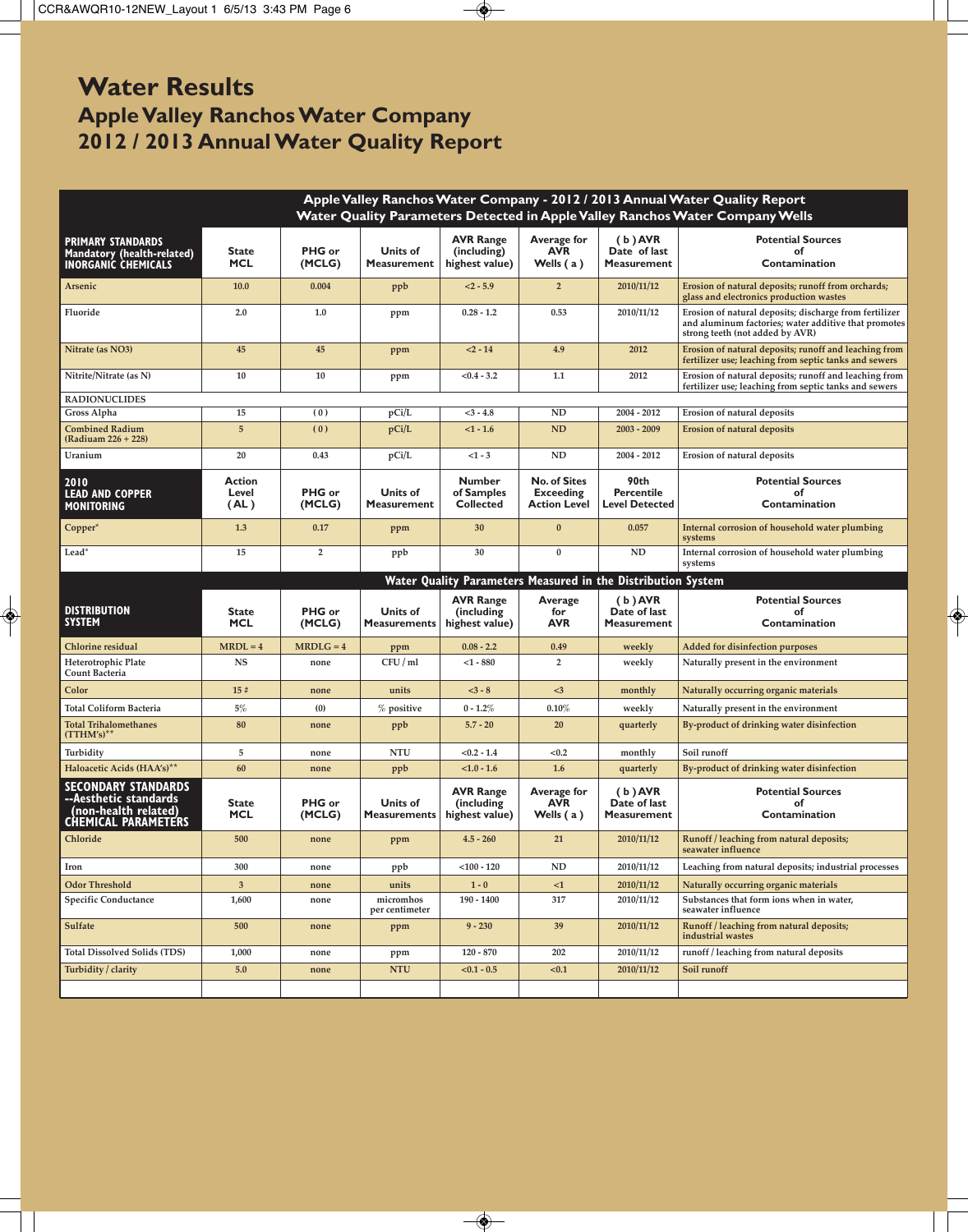### **Detected Unregulated Chemicals That May be of Interest to Consumers**

| <b>ADDITIONAL PARAMETERS</b><br>--unregulated | <b>State</b><br><b>MCL</b> | PHG or<br>(MCLG) | Units of<br><b>Measurements</b> | <b>AVR Range</b><br>(including<br>highest value) | Average for<br><b>AVR</b><br>Wells $(a)$ | $(b)$ AVR<br>Date of last<br><b>Measurement</b> |
|-----------------------------------------------|----------------------------|------------------|---------------------------------|--------------------------------------------------|------------------------------------------|-------------------------------------------------|
| Agressiveness Index (c)                       | <b>NS</b>                  | none             | units                           | $11 - 12$                                        | 11.6                                     | 2010/11/12                                      |
| Alkalinity (as Ca CO3)                        | <b>NS</b>                  | none             | ppm                             | $45 - 100$                                       | 76                                       | 2010/11/12                                      |
| <b>Boron</b>                                  | <b>NS</b>                  | $NL = 1,000$     | ppb                             | $< 100 - 1600$                                   | 106                                      | 2012                                            |
| Calcium                                       | <b>NS</b>                  | none             | ppm                             | $12 - 110$                                       | 27                                       | 2010/11/12                                      |
| Corrosivity (Langlier Index) (d)              | Non-<br>corrosive          | none             | positive/<br>negative           | $(-0.68) - (+0.35)$                              | $-0.09$                                  | 2010/11/12                                      |
| Hardness (Ca CO3)                             | <b>NS</b>                  | none             | ppm                             | $24 - 390$                                       | 85                                       | 2010/11/12                                      |
| Hardness (grains)                             | <b>NS</b>                  | none             | grains                          | $1.4 - 22.8$                                     | 5                                        | 2010/11/12                                      |
| Hexavalent Chromium                           | <b>NS</b>                  | none             | ppb                             | $0.33 - 5.4$                                     | 2.4                                      | 2011                                            |
| Magnesium                                     | <b>NS</b>                  | none             | ppm                             | $1.2 - 28$                                       | 4.6                                      | 2010/11/12                                      |
| pH                                            | $6.5 - 8.5$                | none             | units                           | $7.4 - 8.5$                                      | 8                                        | 2010/11/12                                      |
| Potassium                                     | <b>NS</b>                  | none             | ppm                             | $<1 - 4.2$                                       | 1.4                                      | 2010/11/12                                      |
| Sodium                                        | <b>NS</b>                  | none             | ppm                             | $13 - 130$                                       | 32                                       | 2010/11/12                                      |

### **KEY TO ABBREVIATIONS AND FOOTNOTES**

- **MCL =** Maximum Contaminant Level, a drinking water standard
- **MCLG =** Maximum Contaminant Level Goal
	- **AL =** Action Level
	- **ND =** Not detected
	- **NL =** Notification Level
	- **NS =** No Standard
	- **NA =** Not Applicable at this time or not required to analyze for
	- **NTU =** Nephelometric Turbidity Units. This is a measure of the suspended material in water
- **CFU / ml =** colony forming units per millimeter
	- **ppm =** parts per million or milligrams per liter
	- **ppb =** parts per billion or micrograms per liter
	- **pCi/L =** picoCuries per liter
		- **< =** less than (essentially equivalent to ND)
		- **# =** A secondary (aesthetic) drinking water standard
		- **## =** Unregulated contaminant monitoring helps EPA and the DPH to determine where certain contaminants occur and whether the contaminants need to be regulated. Boron, Hexavalent chromium and vanadium were monitored as part of the federal and state Unregulated Contaminant Monitoring Regulations.
			- **\* =** Lead and Copper are regulated as a Treatment Technique (TT) under the Lead and Copper Rule. It requires water systems to take samples at "most vulnerable" consumer taps every three years and treatment steps must be taken if more than 10% of tap samples exceed the AL. AVR has not exceeded this level.
		- **\*\* =** Average value reported is highest quarterly value of the four quarters sampled.
- **(a) =** The average is weighted according to the individual contribution in pumping by each well to the total (active wells only)
- **(b) =** The state allows us to monitor for some contaminants less than once per year because the concentrations of these contaminants in groundwater sources do not change frequently. Some of our data, though representative, are more than one year old.
- **(c) =** An aggressiveness index of 11 or greater indicates that the water is not aggressive (noncorrosive)
- **(d) =** A positive number Langlier index indicates that the water is noncorrosive

### **DEFINITIONS**

#### **Public Health Goal (PHG):**

The level of a contaminant in drinking water below which there is no known or expected risk to health. PHG's are set by the California Environmental Protection Agency.

#### **Maximum Contaminant Level (MCL):**

The highest level of a contaminant that is allowed in drinking water. Primary MCL's are set as close to the PHG's (or MCLG's) as is economically and technologically feasible. Secondary MCL's are set to protect the odor, taste, and appearance of drinking water.

### **Maximum Contaminant Level Goal (MCLG):**

The level of a contaminant in drinking water below which there is no known or expected risk to health. MCLG's are set by the U.S. Environmental Protection Agency.

### **Maximum Residual Disinfectant Level (MRDL):**

The highest level of a disinfectant allowed in drinking water. There is convincing evidence that addition of a disinfectant is necessary for control of microbial contaminants.

#### **Maximum Residual Disinfectant Level Goal (MRDLG):**

The level of a drinking water disinfectant below which there is no known or expected risk to health. MRDLG's do not reflect the benefits of the use of disinfectants to control microbial contaminants.

### **Regulatory Action Level (AL):**

The concentration of a contaminant that, if exceeded, triggers treatment or other requirements that a water system must follow.

#### **Primary Drinking Water Standard:**

MCL's and MRDL's for contaminants that affect health along with their monitoring and reporting requirements, and water treatment requirements.

### **Secondary Drinking Water Standard:**

Requirements that ensure that appearance, taste and smell of drinking water are acceptable.

### **Notification Level (NL):**

 $\rightarrow$ 

The concentration of a contaminant that, if exceeded, triggers notification to local political jurisdictions and customers.